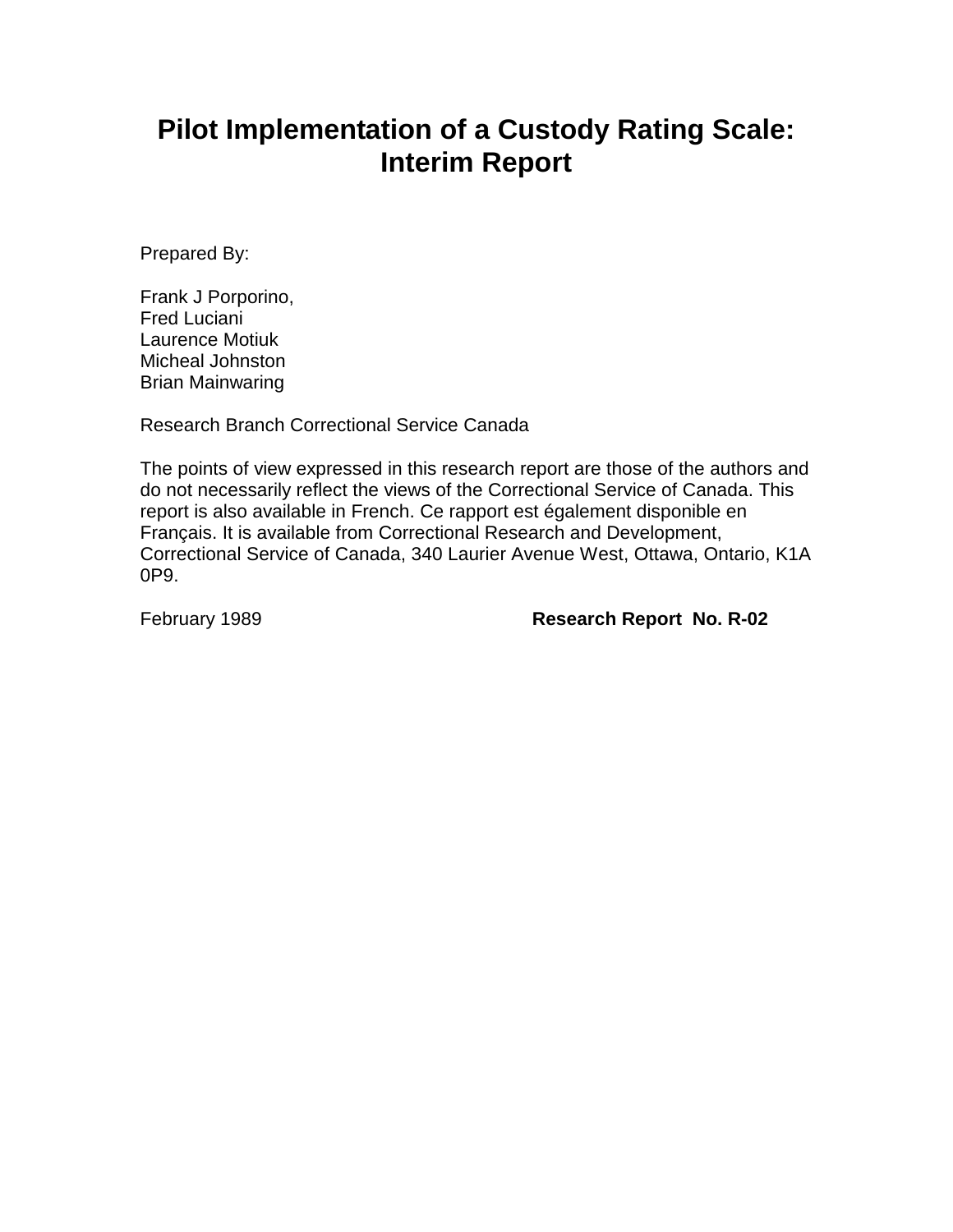## **Table of Contents**

| PILOT IMPLEMENTATION OF A CUSTODY RATING SCALE: INTERIM<br><b>REPORT</b>                                                                                                                                                                                                                                                                                                                                                                                                                                                                                                                                                                                                                                                                                | 1                                                                               |
|---------------------------------------------------------------------------------------------------------------------------------------------------------------------------------------------------------------------------------------------------------------------------------------------------------------------------------------------------------------------------------------------------------------------------------------------------------------------------------------------------------------------------------------------------------------------------------------------------------------------------------------------------------------------------------------------------------------------------------------------------------|---------------------------------------------------------------------------------|
| <b>Table of Contents</b>                                                                                                                                                                                                                                                                                                                                                                                                                                                                                                                                                                                                                                                                                                                                | $\overline{2}$                                                                  |
| <b>Acknowledgements</b>                                                                                                                                                                                                                                                                                                                                                                                                                                                                                                                                                                                                                                                                                                                                 | $\overline{3}$                                                                  |
| I. Introduction                                                                                                                                                                                                                                                                                                                                                                                                                                                                                                                                                                                                                                                                                                                                         | 4                                                                               |
| II. Description of Pilot Implementation<br>Data Gathering:                                                                                                                                                                                                                                                                                                                                                                                                                                                                                                                                                                                                                                                                                              | 4<br>5                                                                          |
| <b>III. Preliminary Findings</b><br>Sample of Cases Reviewed:<br><b>Quality Control:</b><br><b>Documentation Availability:</b><br>Figure 1 Frequency of Missing Information<br>Table 1 Percentage of Cases for Which Documentation was not Available8<br>Concordance with Judgements of Case Management Staff:<br>Table 2 Concordance Between Coustody Rating Scale and Judgements<br>of Case Management Staff<br>Reasons for Disagreement:<br>Table 3 Reasons For Disagreement<br><b>Concordance with Actual Placement Decisions:</b><br>Table 4 Percentage Distribution by Security Level<br>Table 5 Custody Rating Scale Classification by Penitentiary Placement<br>Recommendation<br>Table 6 Custody Rating Scale by Actual Penitentiary Placement | 6<br>6<br>6<br>6<br>$\overline{7}$<br>8<br>9<br>9<br>10<br>10<br>11<br>12<br>12 |
| <b>IV. Discussion</b><br><b>Custody Rating Scale Versus Actual Penitentiary Placements:</b><br>Offender Management System (OMS):<br>Follow-up Report for Senior Management                                                                                                                                                                                                                                                                                                                                                                                                                                                                                                                                                                              | 13<br>13<br>15<br>16                                                            |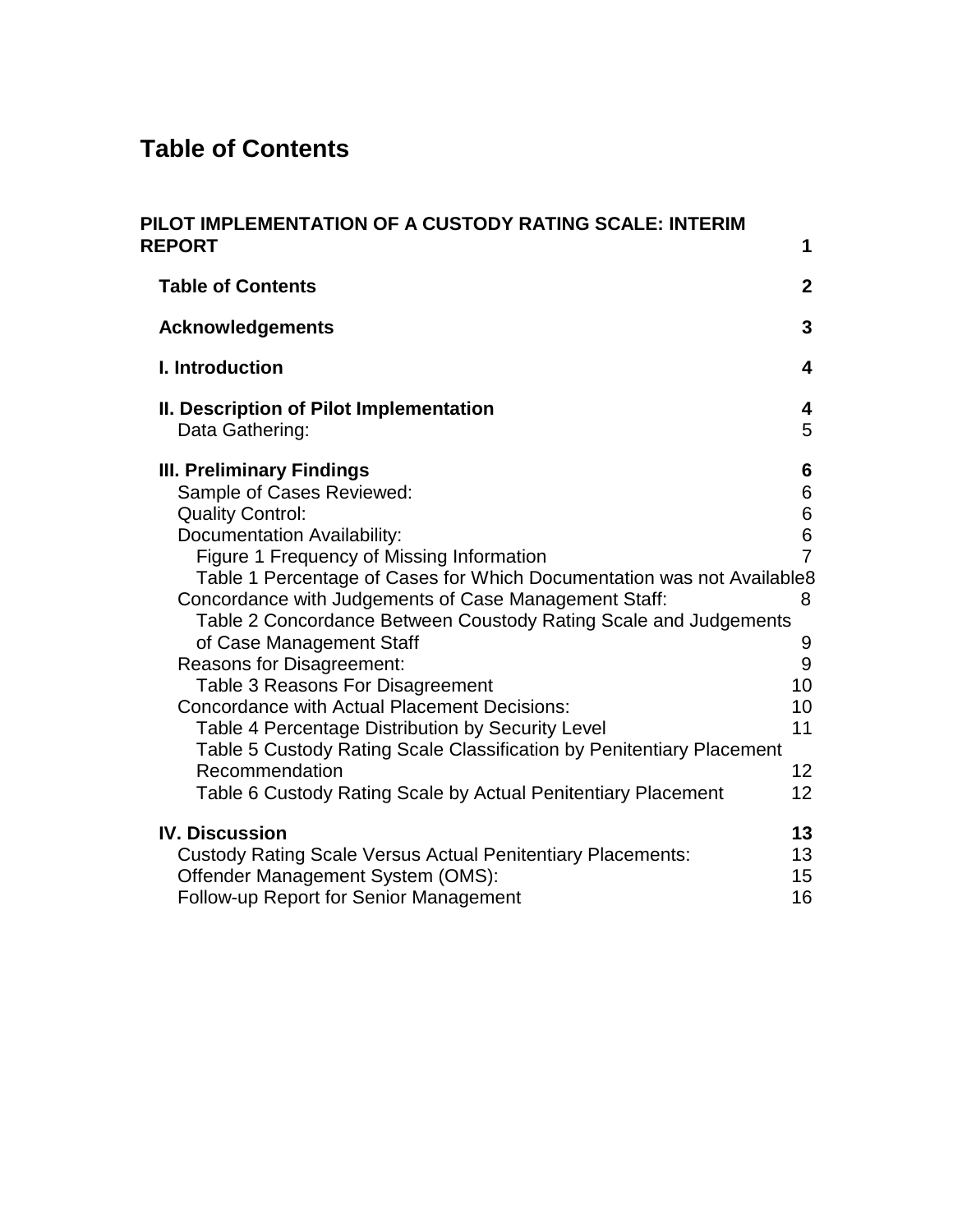## **Acknowledgements**

The development and pilot implementation of the Custody Rating Scale was initiatyed in collaboration with the Offender Management Division of Correctional Programs and Operations. Terry Sawatsky deserves acknowledgement for anticipating the need for a new offender classification tool, and for encouraging and facilitating research. Data collection for the Pilot testing of the Scale was coordinated by Michael Johnston, and the review and coding of information was completed by Fred Luciani and Brian Mainwaring. Laurence Motiuk assisted in conducting all of the statistical analyses. Case Management Staff who participated in the Pilot Implementation in the Pacific and Quebec Regions deserve a special thanks for their cooperation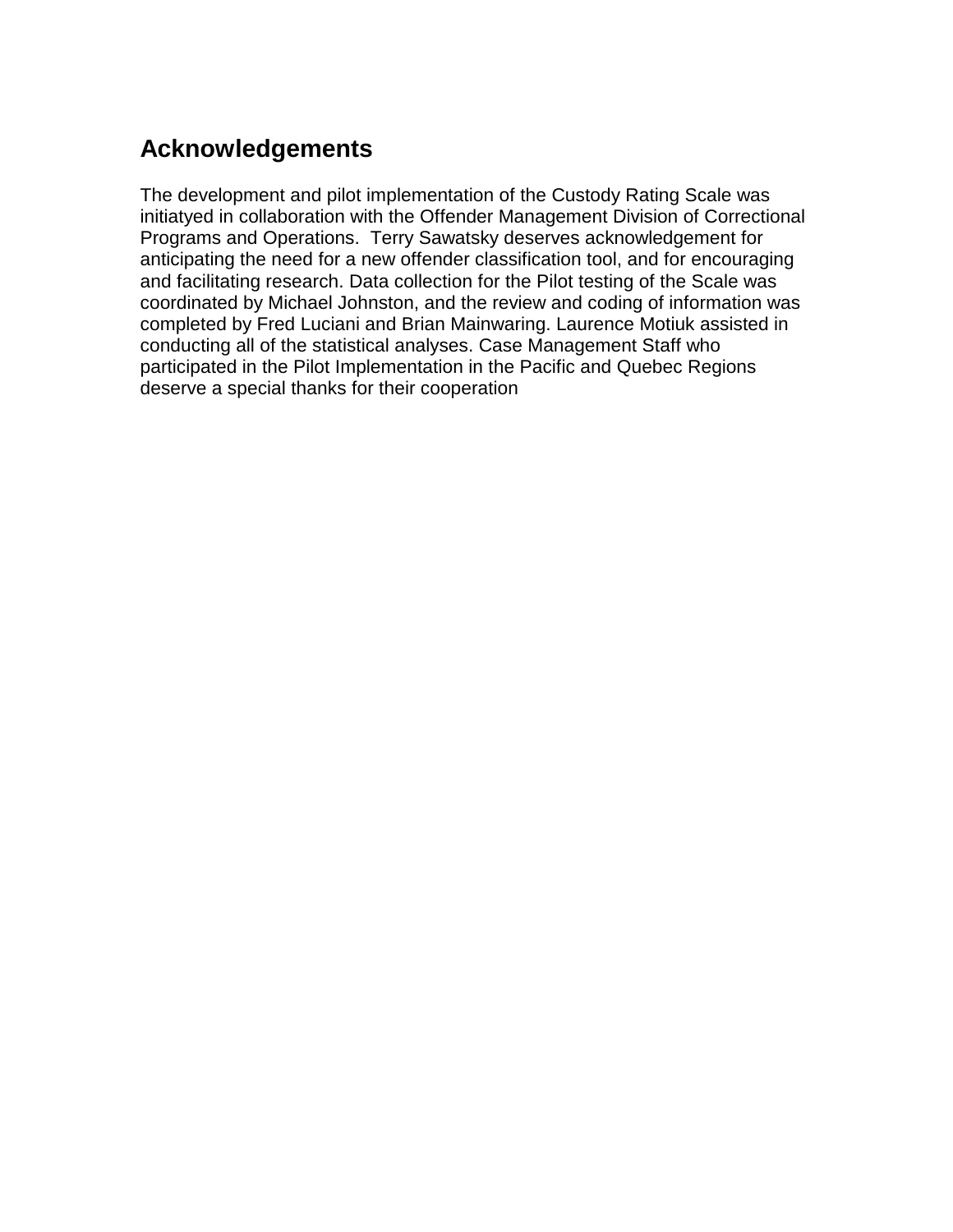# **I. Introduction**

In June 1988, a pilot implementation of a new Custody Rating Scale was approved by the Senior Management Committee of the Correctional Service of Canada. Approval was obtained to integrate the Scale as a component of the Penitentiary Placement Process in the Quebec and Pacific regions (centralized and decentralized systems respectively). All initial placement decisions in these two regions were to be made using the Custody Rating Scale as a replacement for the Benchmark Codes found in the Penitentiary Placement Report. An assessment of the effects of adopting this new classification tool was to be conducted, and this was to include in particular:

- an analysis of the implementation process ..... to determine how the scale would be accepted by case management staff; and
- an analysis of the impact on classification decisions ..... to determine the usefulness and appropriateness of the Scale in classifying inmates to the lowest suitable level of security.

A full report outlining what was learned from the Pilot implementation of the Custody Rating Scale will be prepared for review at the March meeting of the Senior Management Committee. This will include a three-month follow-up, to examine institutional behaviour and adjustment, of all cases assessed with the Custody Rating Scale during the first three months of pilot implementation. Although the validity of the scale has been established in an initial research phase, with a retrospective analysis of a randomly selected sample of 575 cases followed-up over a period of two years, an actual pilot application of the instrument was considered essential before considering national implementation. The full report on the pilot will assess the need for any adjustments or refinements of the Scale.

The present interim report describes the staff training and quality-control monitoring that has occurred during the pilot, provides an overview of the degree of staff acceptance of the instrument, and examines some preliminary data on the degree of concordance between actual placement decisions and security level designations derived from the Custody Rating Scale.

## **II. Description of Pilot Implementation**

Application of the Custody Rating Scale on a pilot basis was initiated in the Pacific Region on July 15, 1988 and in the Quebec Region on August 1, 1988.

In consultation with the Regions, it was decided to start-up the pilot with one-day training workshops for all field staff who would be applying the Scale. A User's Guide was developed to provide detailed instructions on how to complete the Scale and to give definitions and explanations for each item to ensure consistency and uniformity of application.

The training workshops were conducted by the project coordinators, F. Porporino and M. Johnston, on June 24 and July 26 in the Pacific and Quebec Regions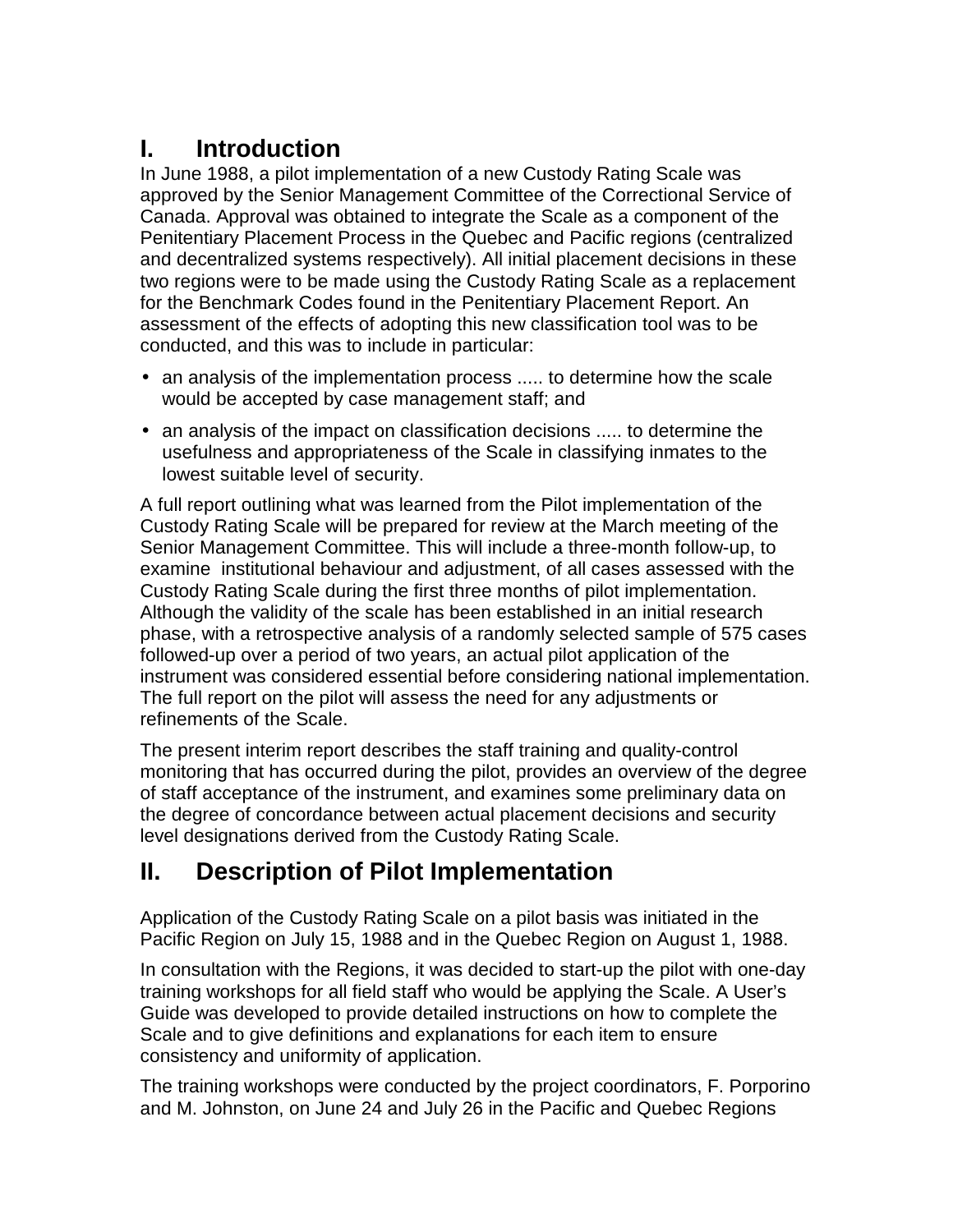respectively. In the Pacific Region, all Community Case Management Officers responsible for the penitentiary placement of offenders received the training. In the Quebec Region, all Case Management Officers at the Regional Reception Centre were trained.

The training workshops consisted of two segments. First, the participants were given an overview of the research underlying the development of the Custody Rating Scale. This included a discussion of the advantages of adopting an objective research-based instrument as a classification tool. With the User's Guide as a framework, a step-by-step instruction session was then provided to ensure an understanding of the actual application of the instrument. Participants also worked through several sample cases, reviewing copies of documentation from actual offender files and discussing any disagreement in the scoring of individual items on the Scale.

Although considerable discussion ensued on the merits of adopting an actuarial instrument for classification, the workshops were viewed as generally useful. The major concerns that were raised related to workload, the unavailability of essential information on offenders, and the perceived encroachment on the professional judgement of the case management officer. These concerns are perhaps more "reflexive" than real, and though addressed, they do remain somewhat outstanding.

### **Data Gathering:**

Following the workshops, the Case Management Officers participating in the Pilot were instructed to forward copies of all completed Custody Rating Scales and supporting documentation (i.e., Penitentiary Placement Reports and F.P.S. records) to the Offender Management division at National Headquarters. They were also requested to complete a brief form to assess their level of agreement with the Scale and to determine the extent of unavailable information on each case that was assessed (see Appendix A).

Through correspondence, telephone conversations with individual Case Management Officers, as well as several conference calls, ongoing feedback was provided to clarify concerns relating to use of the Scale. In addition, quality control procedures were instituted at National Headquarters, and all cases were reviewed by Offender Management and Research staff to ensure the accurate completion of the documentation and the proper scoring of the Custody Rating Scale.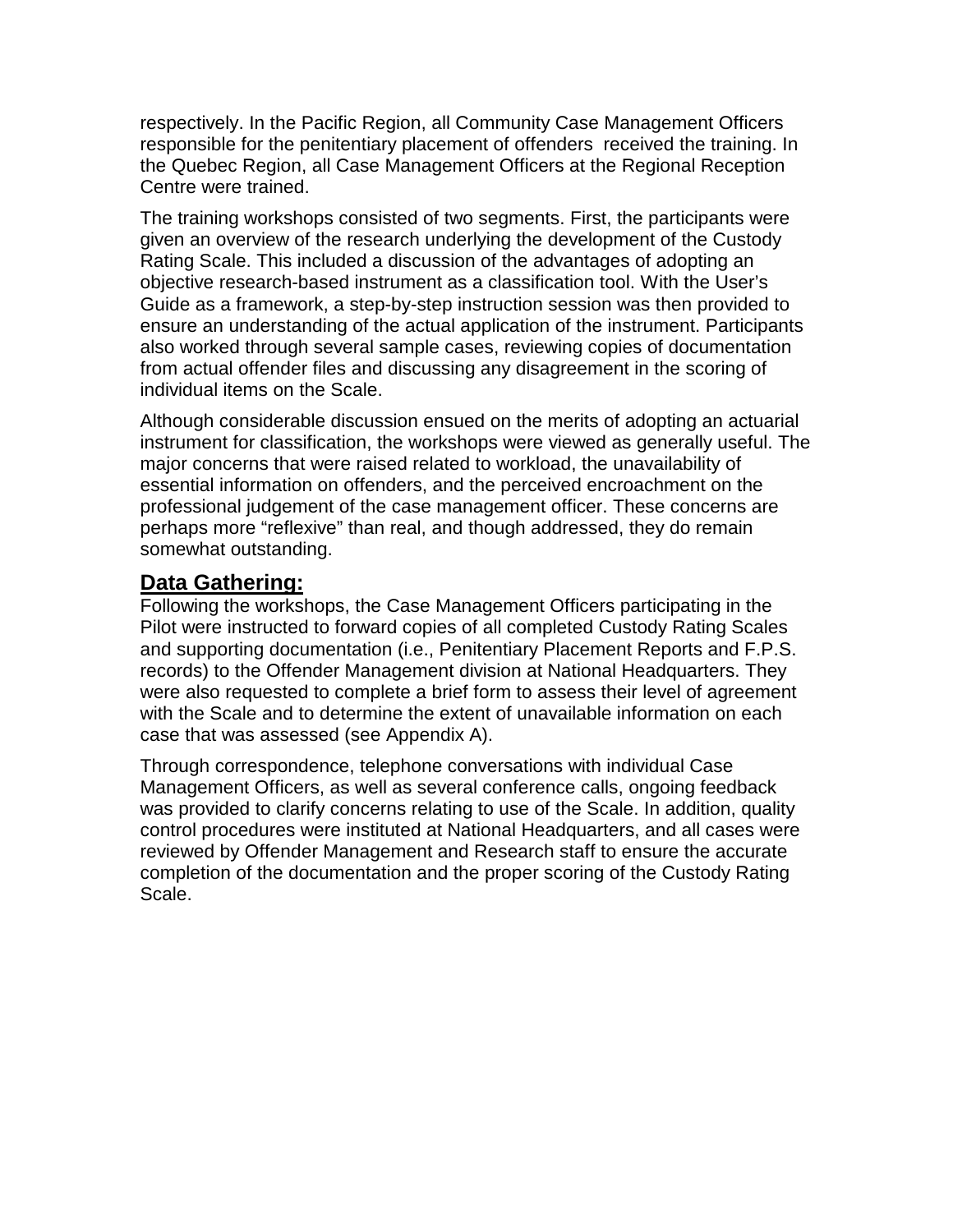## **III. Preliminary Findings**

## **Sample of Cases Reviewed:**

For this interim report, all penitentiary placements completed in the Quebec and Pacific regions between August 15, 1988 and October 15, 1988 were included. Those cases completed in the first several weeks of the pilot were excluded since this was considered a trial period for Case Management Officers to familiarize themselves with the application of the Scale.

In the Pacific region, a sample of 60 cases were completed by 11 Community Case Management Officers in five different Parole Offices: Vancouver, Victoria, New Westminster, Kamloops, and Prince George. In Quebec, a sample of 92 cases were completed by 18 Case Management Officers at the Regional Reception Centre.

| <b>Sample</b>         |           |
|-----------------------|-----------|
| Pacific Region =      | 60 Cases  |
| Quebec Region =       | 92 Cases  |
| <b>Total Sample =</b> | 152 Cases |

## **Quality Control:**

In 36 of the 152 cases (23.7%), the Custody Rating Scale was not properly scored. The errors were fairly evenly distributed between Quebec and Pacific, and they were typically clerical in nature, with mistakes either in the assignment or subtraction and addition of scores on individual items. In five of the 36 cases with errors, the total score on the Scale was affected to the degree that the wrong security level was calculated. The most frequently mis-scored item was an age item that involved some mathematical calculation (35, minus the age in years, times 3).

Nonetheless, the extent and nature of error in completing a relatively simple statistical instrument is somewhat disconcerting. With the inclusion of the Custody Rating Scale in OMS, the scoring will be simplified and automated. Yet accuracy will still depend on the care taken in the gathering and coding of information. Quality control will need to be addressed on an ongoing basis.

### **Documentation Availability:**

In order to accurately complete the scoring for the individual items of the Custody Rating Scale, basic corroborating information and documentation must be available to the Case Management Officer. To assess the availability of this information at the stage of penitentiary reception, the case managers were asked to record what critical information or documentation was not available for each case. An analysis of the missing information by category is summarized in Table 1.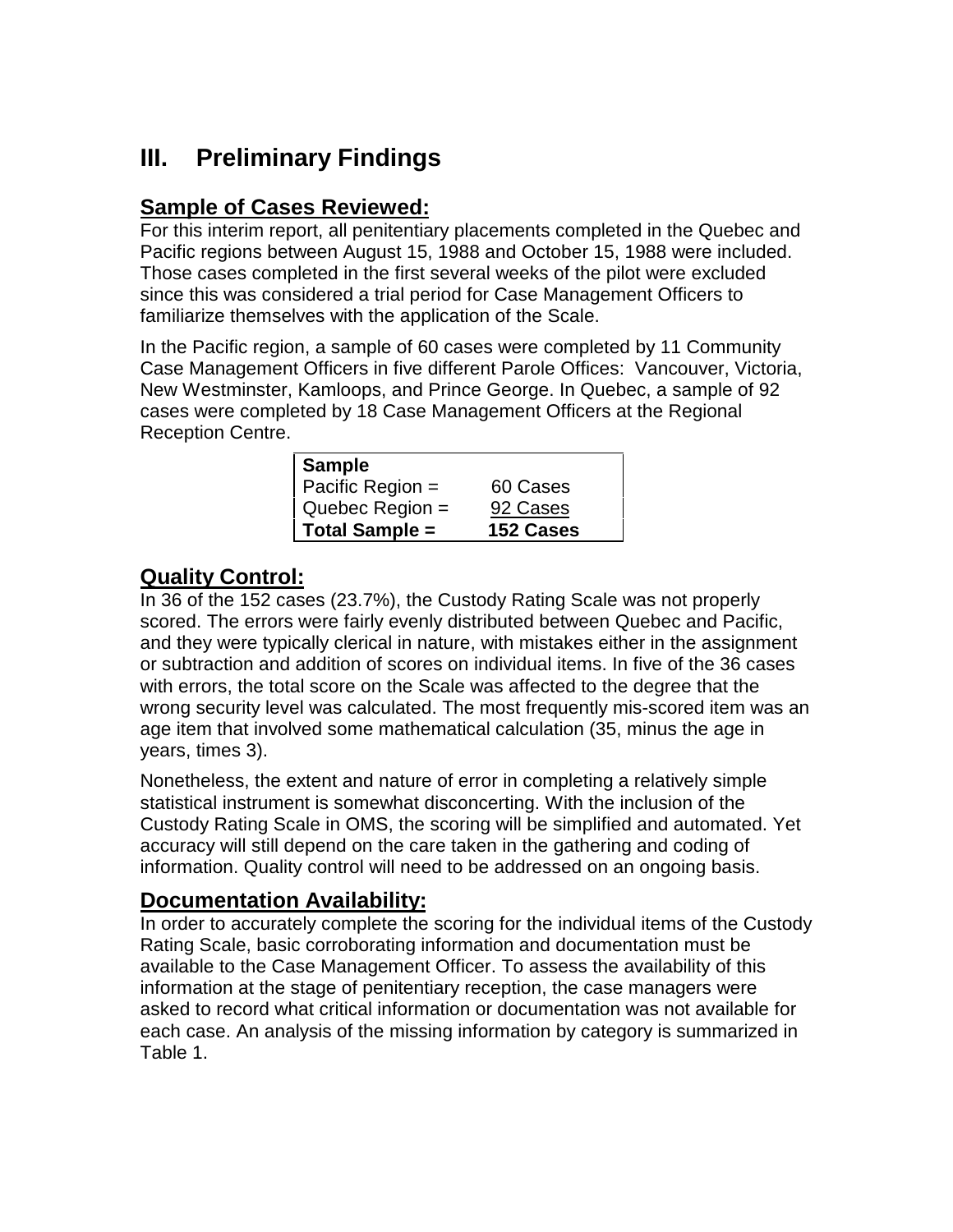**Figure 1 Frequency of Missing Information**

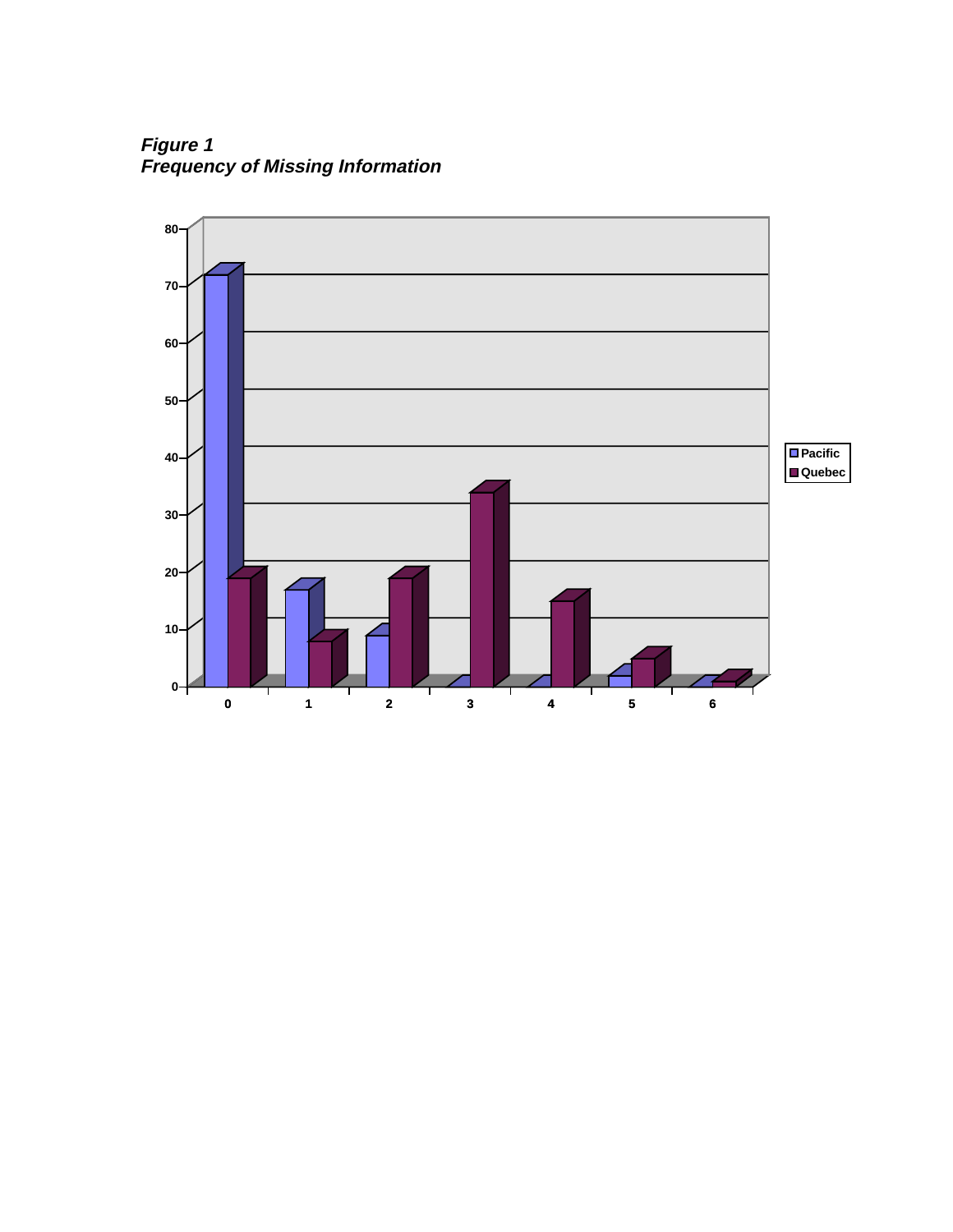**Table 1 Percentage of Cases for Which Documentation was not Available**

|                                            | <b>Pacific</b>        | Quebec                 |
|--------------------------------------------|-----------------------|------------------------|
|                                            | %<br>#                | $\%$<br>#              |
| F.P.S                                      | 6.8%<br>4             | 25.6%<br>23            |
| <b>Police Report</b>                       | 10.2% 6               | 75.8%<br>69            |
| <b>Psychological/Psychological Reports</b> | 3.4%<br>$\mathcal{P}$ | 4.5%<br>$\overline{4}$ |
| <b>Institutional History (Federal)</b>     | 8.5%<br>5             | 11.1%<br>10            |
| <b>Institutional History (Provincial)</b>  | 1.7%<br>1             | 58.9%<br>54            |
| <b>Other</b>                               | 12.1%                 | 62.2%<br>56            |

Across all categories, the Pacific region indicated that some piece of information was unavailable in only a few cases. A quite different situation was observed for Quebec. The most notable inter-regional discrepancies were observed with the availability of the F.P.S. record, the Police Report, Institutional History (Provincial), and "Other" reports. For all of these reports, the Quebec region indicated that they were unavailable on a substantially greater proportion of cases.

Figure 1 illustrates with what frequency the regions reported none, one, or up to six missing documents on each case. We see that the Pacific region reported no missing documentation for over 70% of cases, and only one or two missing documents for the remainder. By contrast, Quebec reported three or more missing documents for 55% of the cases. This analysis includes the "other" category which Quebec used quite frequently to indicate that Crown Prosecutor reports or Judges reasons for sentencing were missing. These may not be necessary documents for the initial classification decision. Nevertheless, the analysis highlights the fact that for a substantial number of cases in the Quebec region, classification decisions must be made without complete information

No Scale or classification procedure can compensate for the lack of information on individual offenders. Classification without some "information base" for the decision is not classification. The situation which is reported in Quebec would seem to be quite unacceptable from the point of view of making quality decisions about offenders. It is a situation which will clearly need to be corrected regardless of what procedure is used to place inmates.

### **Concordance with Judgements of Case Management Staff:**

The Case Management Officers were asked to complete an "Evaluation and Information Data" form for each case. One question requested the case managers to provide a "personal assessment of whether or not you agree with the initial offender security classification as determined by the Custody Rating Scale". A five-point Likert scale was used, with "strongly agree" and "strongly disagree" at opposing poles. Table 2 gives a summary of the degree of concordance with the security designations derived from the Custody Rating Scale.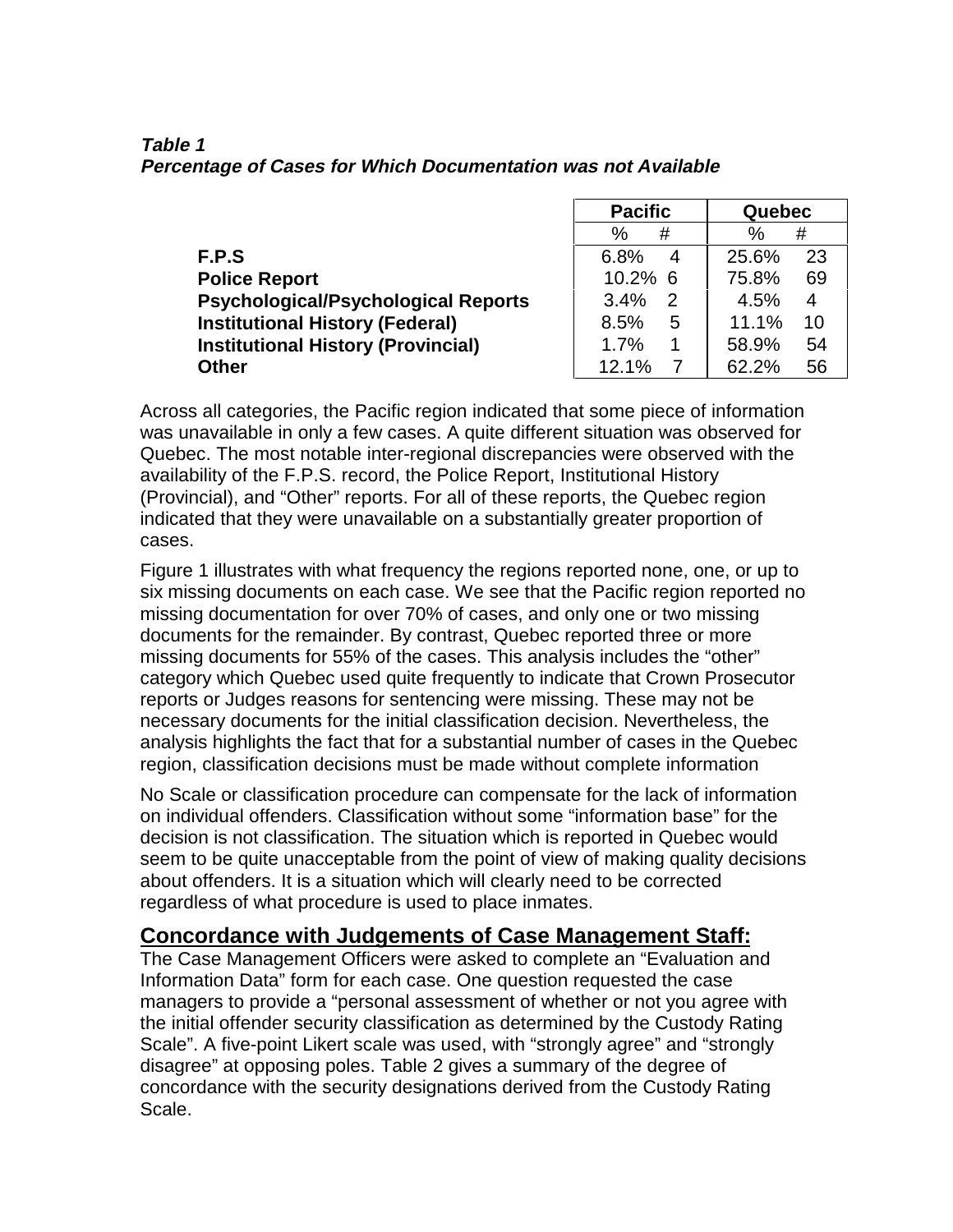In the Pacific Region, there was strong or moderate disagreement in only 19.7% of the cases. The overall level of concordance was lower in Quebec where there was strong or moderate disagreement in 31.9% of the cases. Interestingly, although there was less overall concordance, there was strong agreement with the Custody Rating Scale in a larger proportion of cases in Quebec (37.4%). In Pacific, it was more likely for casemanagers to express uncertainty (relying on the mid-point of the rating scale to express their agreement).

Combining the responses from the two regions, and considering that the first three levels of response indicate general agreement with the security classifications provided by the Scale, we note an overall concordance of 74.3%.

We can conclude, therefore, that the Scale was generally accepted as an accurate tool for classification. This conclusion is buttressed by the fact that only a few case managers accounted for a majority of the disagreements. When we looked at the extent of disagreement by individual case manager, it was noted that in the Pacific, two of the eleven case managers accounted for 70% of the cases where there was disagreement. Similarly in the Quebec Region, five of the eighteen case managers accounted for 70% of the disagreements.

#### **Table 2**

#### **Concordance Between Coustody Rating Scale and Judgements of Case Management Staff**

| <b>Level of Agreement</b> | <b>Pacific</b> |    | Quebec |    |
|---------------------------|----------------|----|--------|----|
| <b>Strongly Agree</b>     | 10.7%          |    | 37.4%  | 34 |
| Agree                     | 39.3%          | 22 | 25.3%  | 23 |
| Uncertain                 | 30.4%          | 17 | 5.5%   | 5  |
| <b>Disagree</b>           | 17.9%          | 10 | 19.8%  | 18 |
| <b>Strongly Disagree</b>  | 1.8%           |    | 12.1%  | 11 |

#### **Reasons for Disagreement:**

In cases where there was disagreement, case managers were further requested to provide a rationale. A breakdown of these responses is given in Table 3.

In both regions, no reason was provided in approximately 20% of the cases. For the remaining cases, the reasons for disagreeing with the Scale were not very compelling. Program related reasons were given infrequently (in only five out of thirty-nine cases), and other explanations for an override of the scale were not very concrete. A common reason for disagreeing with the security designations derived from the Custody Rating Scale was that the scale, in some vague way, "was incorrect".... e.g., "the scale gave lower than expected security level"; "Custody Rating Scale rated higher than required"; "subject scored lower than expected"; "subject lower than expected given extensive record"; "Custody Rating Scale rates maximum but do not agree". In other cases, particularly in the Quebec region, more basic reasons were articulated. However, these may have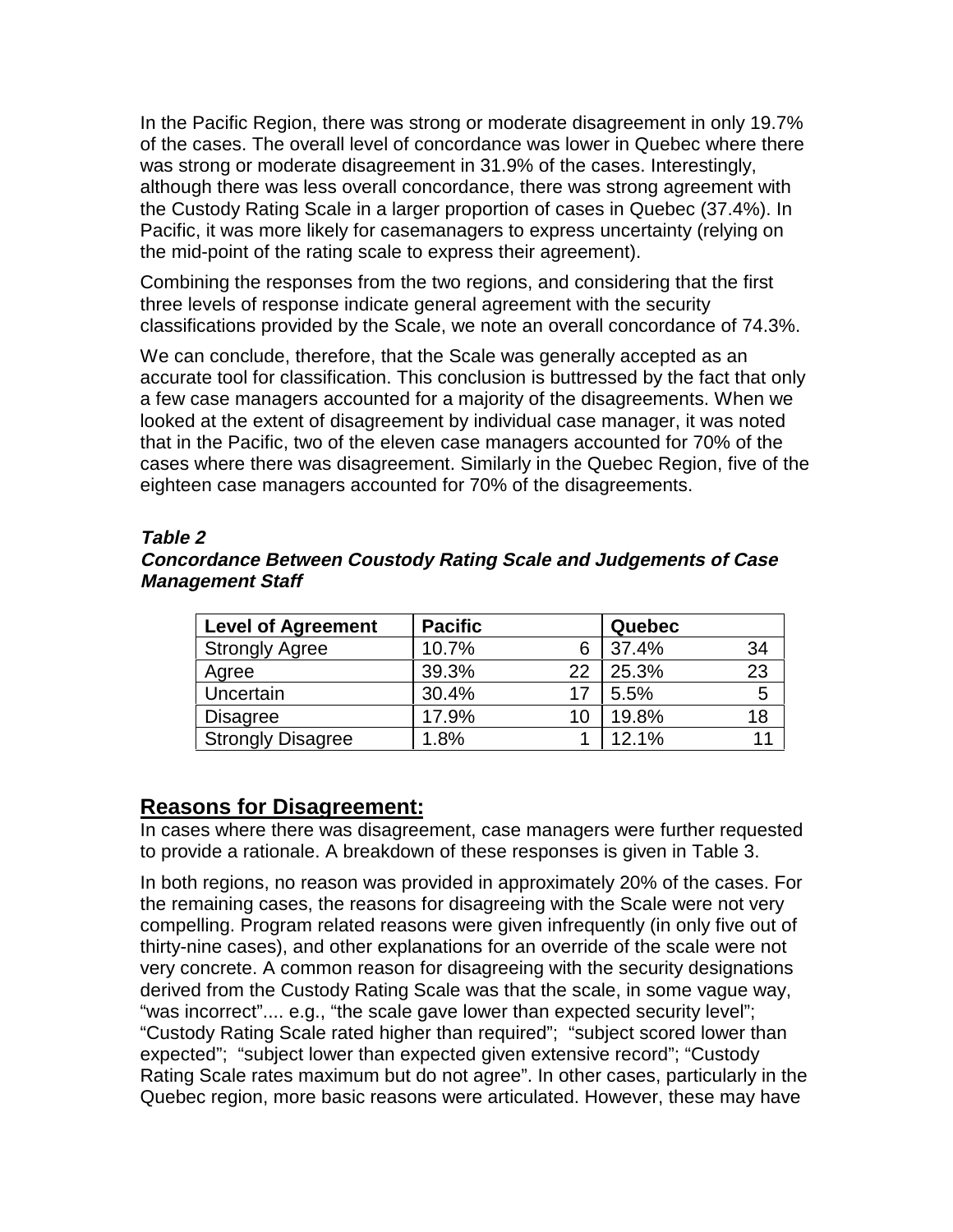more to do with the personal views or theories of case managers than with what should be validly taken into account in making classification distinctions ... e.g., "feels escape risk"; "security factors other than Scale items"; "will not accept treatment for sex offence"; "suicide risk"; "good inmate/poor citizen"; "selfmutilation risk"; "poor attitude"; and "waste of time/nuisance".

In general, there seemed to be no evidence that the Scale was systematically omitting consideration of important factors that relate to custody classification. At the very least, the datasuggest that case managers did not point predominantly to any single factor that was being ignored. No tool can cover all possible individual circumstances. The intent of applying an instrument such as the Custody Rating Scale is to cover the most relevant circumstances in most cases, and then to accommodate the exceptions with individual overrides that can be explained.

#### **Table 3**

**Reasons For Disagreement**

| $\%$  | #              | %     | #  |
|-------|----------------|-------|----|
| 20.0% | $\overline{2}$ | 17.2% | 5  |
|       |                | 3.4%  |    |
| 10.0% |                | 13.8% | 4  |
| 10.0% |                | 10.3% | 3  |
| 50.0% | 5              | 17.2% | 5  |
| 10.0% |                | 37.9% | 11 |
| 10    |                | 29    |    |
|       |                |       |    |

**Pacific Quebec**

### **Concordance with Actual Placement Decisions:**

A basic question to ask is to what extent the "actual" placement decisions that were made reflected the security designations derived from the Custody Rating Scale. Table 4 summarizes the distribution of security level classifications derived for the sample. It contrasts the Custody Rating Scale with : a) the levels recommended in the Penitentiary Placement Report, and b) the actual security level where the inmate was assigned.

Considering that the Pilot was conducted independently in the two regions, under conditions that were quite distinct (i.e., centralized versus decentralized placement process), it is striking to note the consistency in the proportions of security level assignments with the Custody Rating Scale. As shown in the first row of Table 4, in both Regions, the Scale assigned approximately 15% of cases to maximum security, 55% to medium security, and 30% to minimum security.

A different picture emerges when we look at the "recommended" and "actual" placement decisions across regions. In general, we see that fewer cases are assigned to the minimum and maximum security extremes relative to what would have occurred with adherence to the Scale. For minimum security, substantially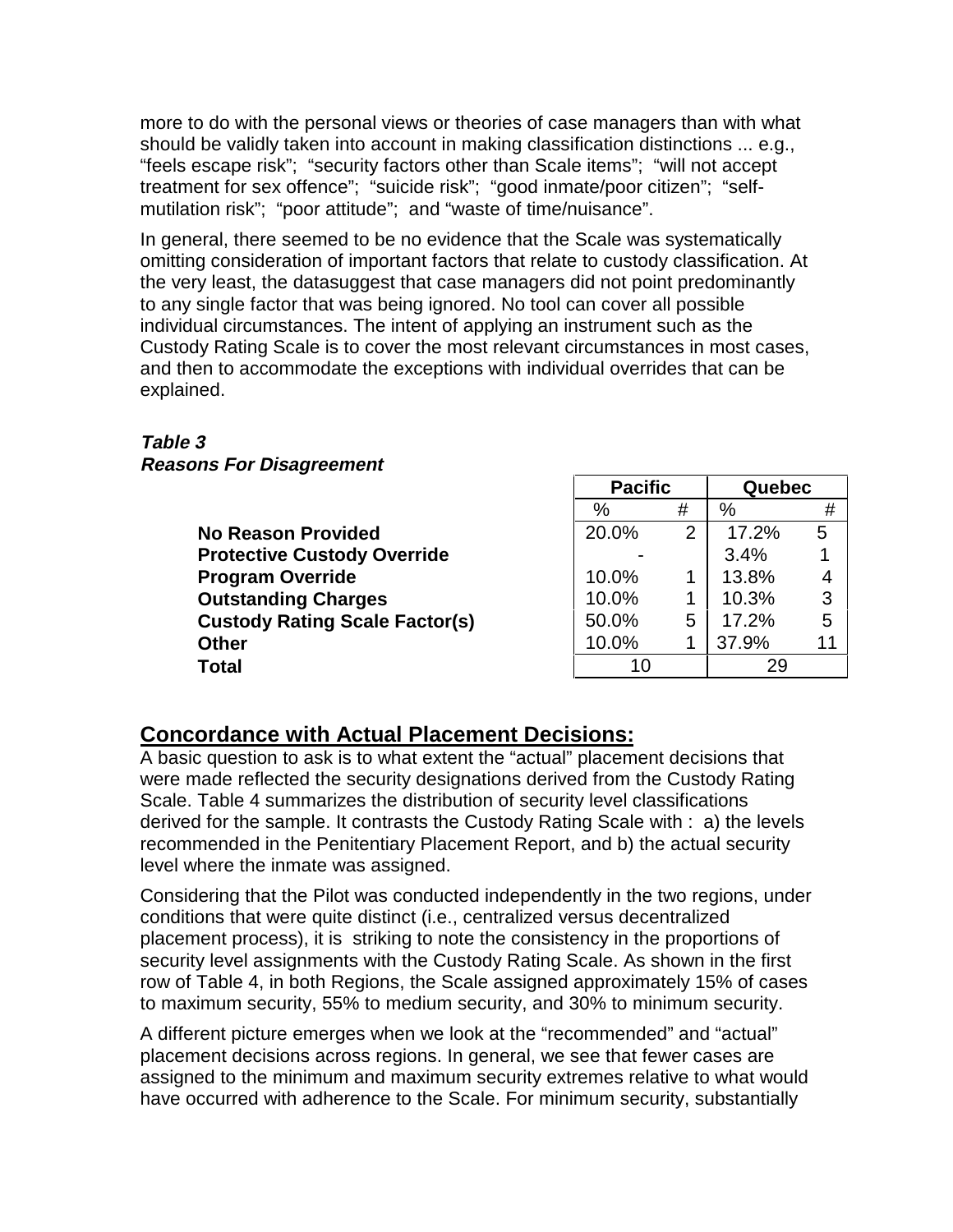fewer cases are recommended, and then even fewer cases are placed at that level. Less deviation occurs at the maximum security level, but once again we see fewer cases being found appropriate for this higher level of control. The result, of course, is that the bulk of cases are recommended and assigned to medium security, an outcome perhaps more due to accommodation constraints than classification needs.

| <b>Felcentage Distribution by Security Level</b> |                                                      |       |       |        |            |       |  |
|--------------------------------------------------|------------------------------------------------------|-------|-------|--------|------------|-------|--|
|                                                  | <b>Pacific</b>                                       |       |       | Quebec |            |       |  |
|                                                  | Min<br><b>Med</b><br><b>Med</b><br><b>Max</b><br>Min |       |       |        | <b>Max</b> |       |  |
| <b>Custody Rating</b>                            | 28.3%                                                | 56.7% | 15.0% | 29.3%  | 54.3%      | 16.3% |  |
| <b>Scale</b>                                     | 17                                                   | 34    | 9     | 17     | 50         | 15    |  |
| Pen. Pl.                                         | 5.1%                                                 | 84.7% | 10.2% | 17.4%  | 71.7%      | 10.9% |  |
| Recommend.                                       |                                                      | 50    | 6     | 16     | 66         | 10    |  |
| <b>Actual</b>                                    | 1.7%                                                 | 86.4% | 11.9% | 14.3%  | 74.7%      | 11.0% |  |
| <b>Placement</b>                                 |                                                      | 51    |       | 13     | 68         | 10    |  |

#### **Table 4**

**Percentage Distribution by Security Level**

The hesitancy to recommend inmates for minimum security is particularly noteworthy. A larger proportion of minimum security recommendations was observed for Quebec as compared to Pacific (17.4% and 5.1% respectively). However, for both regions, the numbers were considerably below the proportions suggested by the Custody Rating Scale. When we look at the "actual" placement distributions, the proportion sent to minimum is even lower, and in Pacific it reduces to next to nothing (1 inmate or 1.7%). Clearly, we see that medium security is being used as the "safe" classification alternative, thereby explaining why a much larger percentage of cases is "placed" at medium as compared to "assessed" as medium by the Scale.

Tables 5 and 6 show a more detailed analysis of the degree of correspondence between the Custody Rating Scale and the Recommended and Actual Placements of the regions. Assuming that the Custody Rating Scale provides the "correct" classification level, the tables illustrate the numbers and percentage of cases who were overclassified, underclassified or correctly classified. For example, an inmate who is classified by the Scale as maximum security is considered underclassified if he is recommended for placement in a medium or minimum security facility.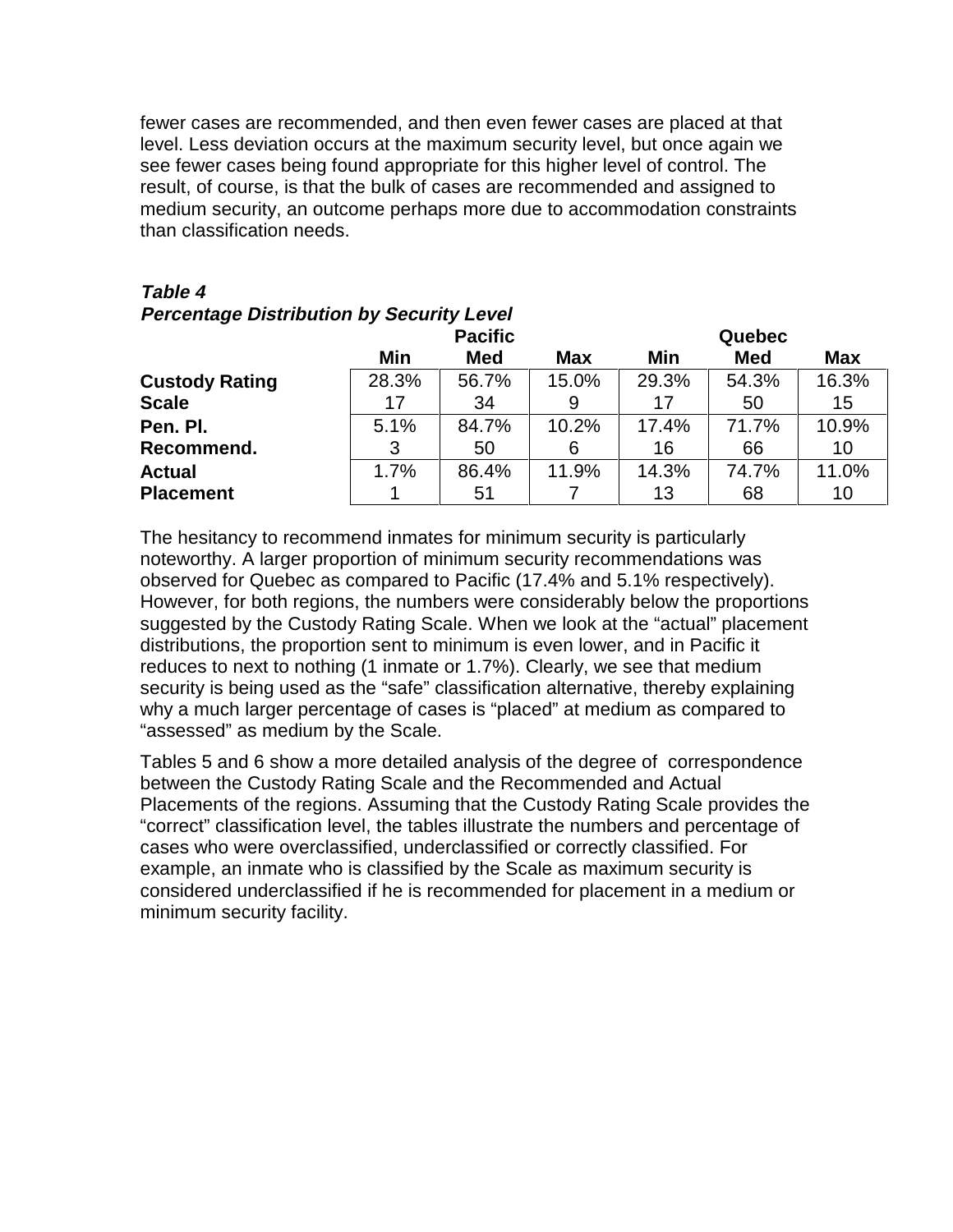#### **Table 5 Custody Rating Scale Classification by Penitentiary Placement Recommendation**

|                | <b>Pacific</b> | Min      | <b>Med</b> | <b>Max</b> |
|----------------|----------------|----------|------------|------------|
|                | Min            | 5.08%    | 22.03%     | 1.69%      |
| <b>Custody</b> |                |          | 13         |            |
|                | <b>Med</b>     | $0.00\%$ | 54.24%     | 1.69%      |
| Rating         |                |          | 32         |            |
|                | <b>Max</b>     | $0.00\%$ | 8.47%      | 6.78%      |
| <b>Scale</b>   |                |          | 5          |            |

|                | <b>Quebec</b> | Min      | <b>Med</b> | <b>Max</b> |
|----------------|---------------|----------|------------|------------|
|                | Min           | 11.96%   | 17.39%     | 0.00%      |
| <b>Custody</b> |               | 11       | 16         |            |
|                | <b>Med</b>    | 5.43%    | 43.48%     | 5.43%      |
| Rating         |               |          | 40         |            |
|                | <b>Max</b>    | $0.00\%$ | 10.87%     | 5.43%      |
| <b>Scale</b>   |               |          | 10         | b          |

#### **Table 6**

#### **Custody Rating Scale by Actual Penitentiary Placement**

|                | <b>Pacific</b> | Min   | <b>Med</b> | <b>Max</b> |
|----------------|----------------|-------|------------|------------|
|                | Min            | 1.69% | 23.73%     | $0.00\%$   |
| <b>Custody</b> |                |       | 14         |            |
|                | <b>Med</b>     | 0.00% | 55.93%     | 5.49%      |
| Rating         |                |       | 33         |            |
|                | <b>Max</b>     | 0.00% | 6.78%      | 5.49%      |
| <b>Scale</b>   |                |       |            |            |

|                | <b>Quebec</b> | Min      | <b>Med</b> | <b>Max</b> |
|----------------|---------------|----------|------------|------------|
|                | Min           | 10.99%   | 18.68%     | 0.00%      |
| <b>Custody</b> |               | 10       | 17         |            |
|                | <b>Med</b>    | 3.30%    | 45.05%     | 5.49%      |
| Rating         |               |          | 41         |            |
|                | <b>Max</b>    | $0.00\%$ | 10.99%     | 5.49%      |
| <b>Scale</b>   |               |          | 10         |            |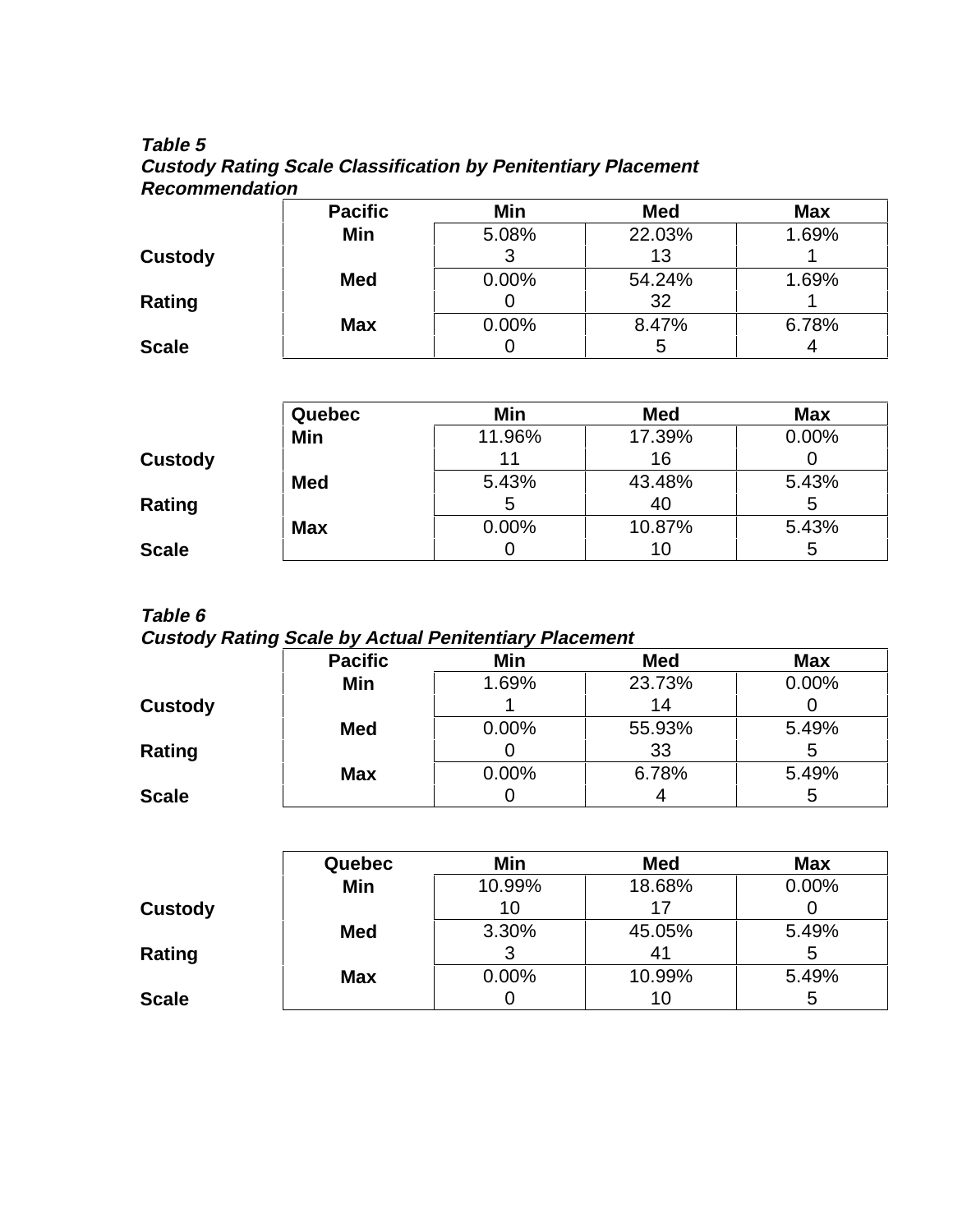The percentage of correct classifications at the various levels of security are shown in the diagonals, while the figures to theright and left are over- and underclassifications respectively.

If we look at the cross-classifications with the actual placement decisions (Table 6), we see that 66.1% of the cases were classified according to the Custody Rating Scale designation in the Pacific, and 61.5% in Quebec. Very few cases were underclassified in the Pacific (6.8%), although substantially more were underclassified in Quebec (14.3%). A significant number of cases designated as maximum by the Scale were classified to medium in Quebec (11%).

Most noteworthy, however, is the proportion of cases overclassified in both regions <197><197> 27% in Pacific and 24% in Quebec. For the most part, we see inmates classified as minimum by the Scale but being placed in medium security institutions.

## **IV. Discussion**

The findings discussed in this interim report provide a sense of what issues must be addressed prior to further implementation of the Custody Rating Scale. A summary discussion of some of these issues follows.

## **Custody Rating Scale Versus Actual Penitentiary Placements:**

The Custody Rating Scale was designed not only as an objective, researchbased instrument to assist case managers, but as a classification instrument that would reflect our Corporate beliefs. As a means of bringing consistency and fairness to the classification process, it was designed to more closely align our classification practices with our Mission ..... to rely on "the least restrictive course of action" in dealing with offenders and to place a greater percentage of suitable offenders directly into minimum security institutions.

We have been traditionally cautious and conservative in our approach to classification by security level. Very few inmates have been placed directly to minimum security facilities. By using an instrument which has been empirically tested and considers both institutional adjustment and security risk, we could achieve greater confidence in our decisions to place offenders in institutions that represent the least restrictive alternative.

With the high level of integrity attached to the static security systems of our medium security institutions (e.g., most now are equipped with PIDS), maximum security placements should be reserved for inmates who are assessed as likely to demonstrate behavioral problems in the institutional setting. The Custody Rating Scale changes the traditional focus from a generalized assessment of "escape risk", to giving a greater importance to actual behaviour in determining that initial placement in a maximum security institution is appropriate.

The preliminary data that have been reviewed show that the Custody Rating Scale assessed only a relatively small number of offenders as requiring maximum security. On the other hand, the Scale assessed 29% of the total sample as minimum security offenders, while a significantly smaller number of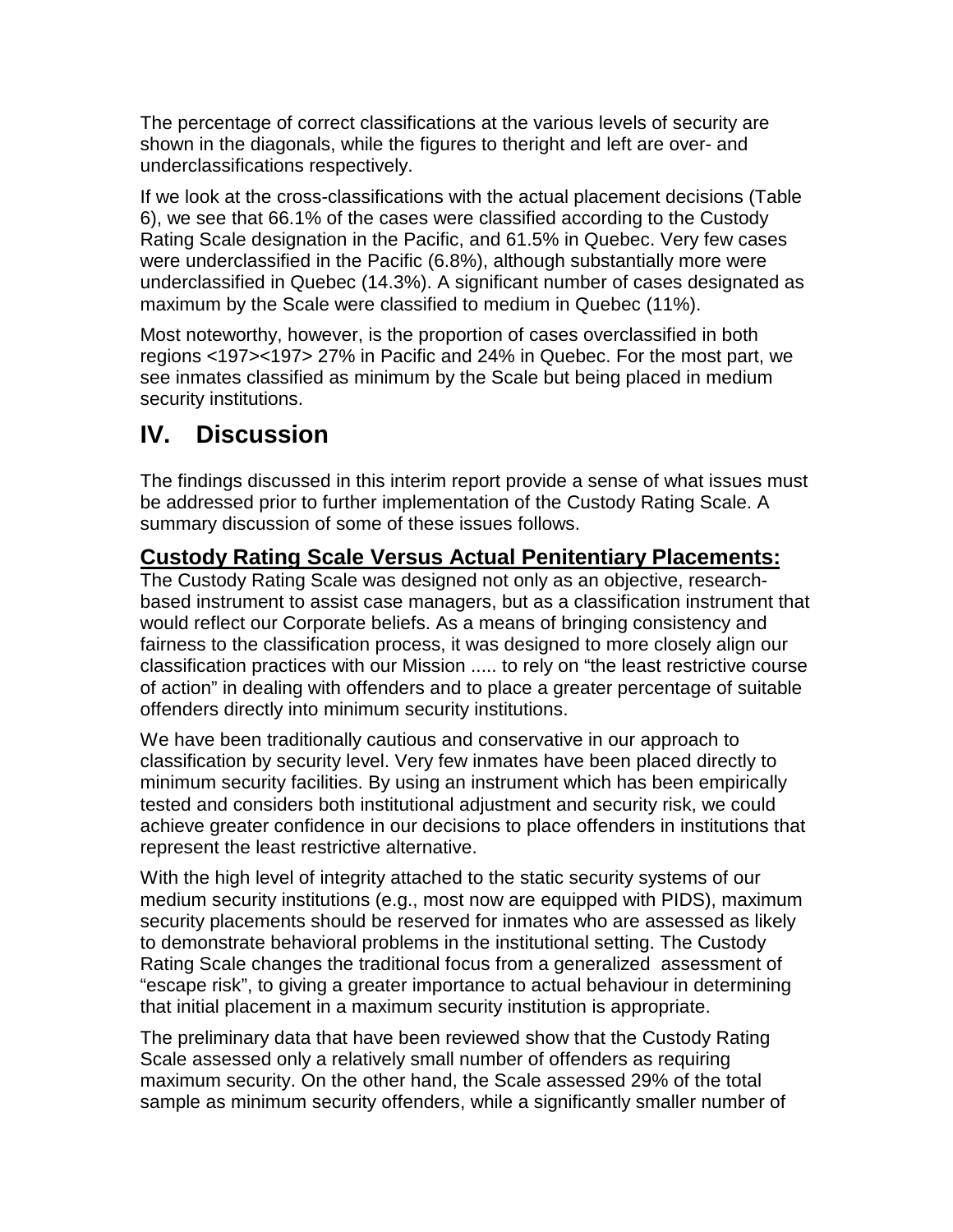those individuals were actually placed in minimum security institutions. In view of our desire to avoid overclassification, it is this group that presents the greatest concern.

In both regional samples, the number of inmates who were actually placed in minimum security facilities was much lower than the number who were assessed at this level by the Custody Rating Scale. The difference between the two was greater in the Pacific region where only one of the 17 offenders who were assessed as suitable for minimum security by the Scale was actually placed in a minimum security institution.

What distinguishes those cases who were overclassified in both the Pacific and Quebec regions? We looked at this issue from several perspectives.

First, we looked at whether these offenders fell into particular offence categories. In the Pacific region, 16 inmates were overclassified. Of these, 10 were serving sentences for sex offences, an offence category that we understand is automatically excluded from direct placement in minimum security as regional policy.

Although an offence pattern in Quebec was not as evident it was nonetheless there. Ten of the 22 cases who were overclassified in Quebec were serving sentences for either armed robbery or break and enter.

We also looked at other characteristics of those cases who were overclassified. Some of these are profiled below.

|                                         | <b>Pacific</b> | Quebec |
|-----------------------------------------|----------------|--------|
| <b>No Prior Institutional Incidents</b> | 87.5%          | 73.0%  |
| <b>No Prior Escapes or Attemps</b>      | 100.0%         | 86.4%  |
| <b>Average or Above Average Street</b>  | 87.5%          | 86.4%  |
| <b>Stability</b>                        |                |        |
| <b>Four or Fewer Prior Convictions</b>  | 74.9%          | 50.0%  |
| <b>No Outstanding Charges</b>           | 93.7%          | 90.9%  |
| <b>Over Age Thirty</b>                  | 75.0%          | 68.2%  |

The picture that emerges is one of an older, generally well adjusted offender, without a substantial criminal career and with no prior history of institutional disruption. One might question why these kinds of cases are being overclassified.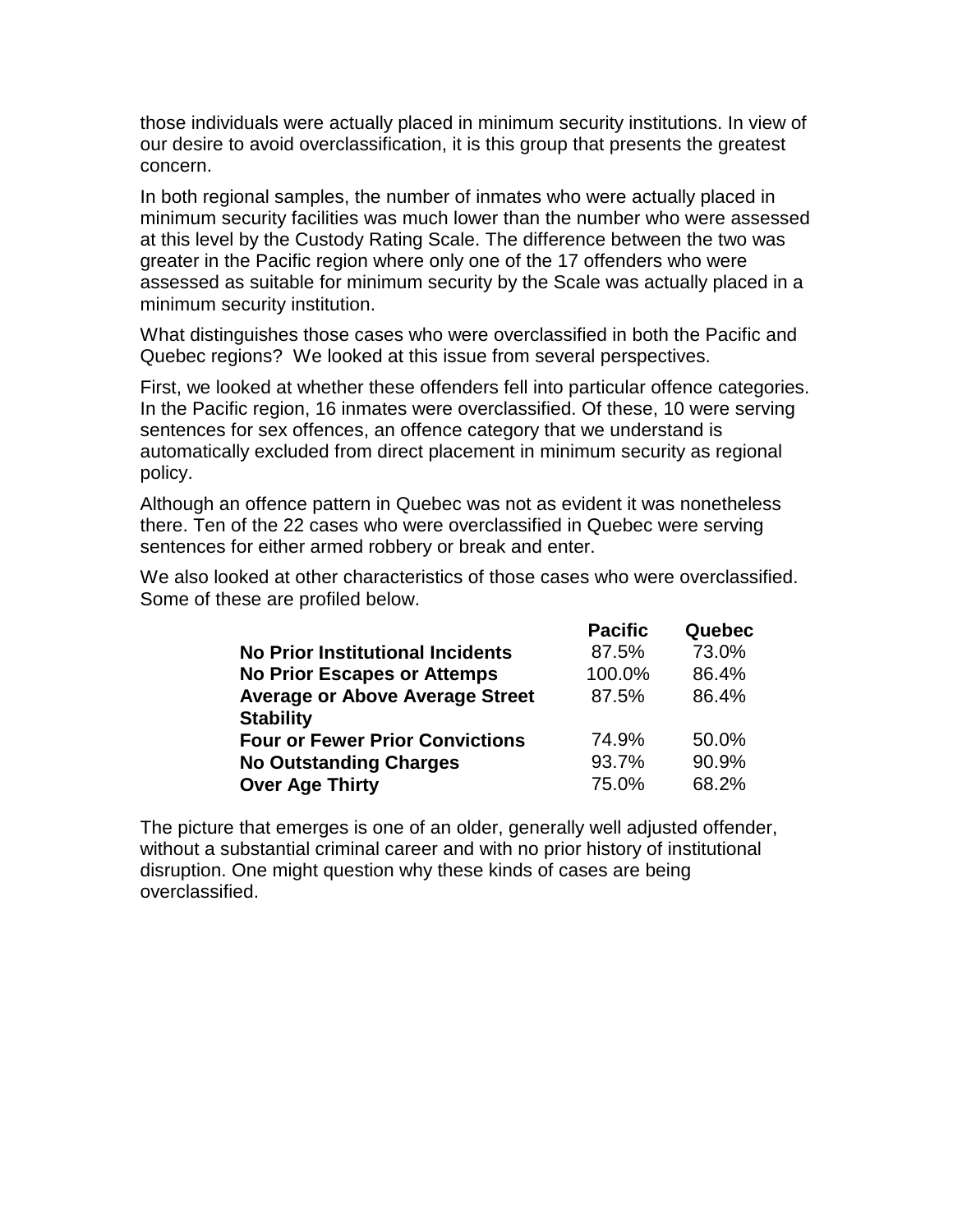## **Offender Management System (OMS):**

The Penitentiary Placement Report is currently a component of the Offender Management System (OMS) which is being used on a Pilot Project basis in the Vancouver District Parole Office. Recently a prototype of the Custody Rating Scale was developed by the Systems Division in conjunction with Offender Management which will be incorporated as part of the Penitentiary Placement Report. This development has in effect transferred the Custody Rating Scale instrument to a computer program which will allow the Case Management Officer to complete the Scale directly on a personal computer. In addition, the program provides separate screens for instructing the user how to complete each Scale item, and also automatically calculates any mathematical equations which are required. Finally, the computer program calculates and provides the security assessment of each individual offender.

At this point, it is intended that the prototype be incorporated into the Offender Management System.